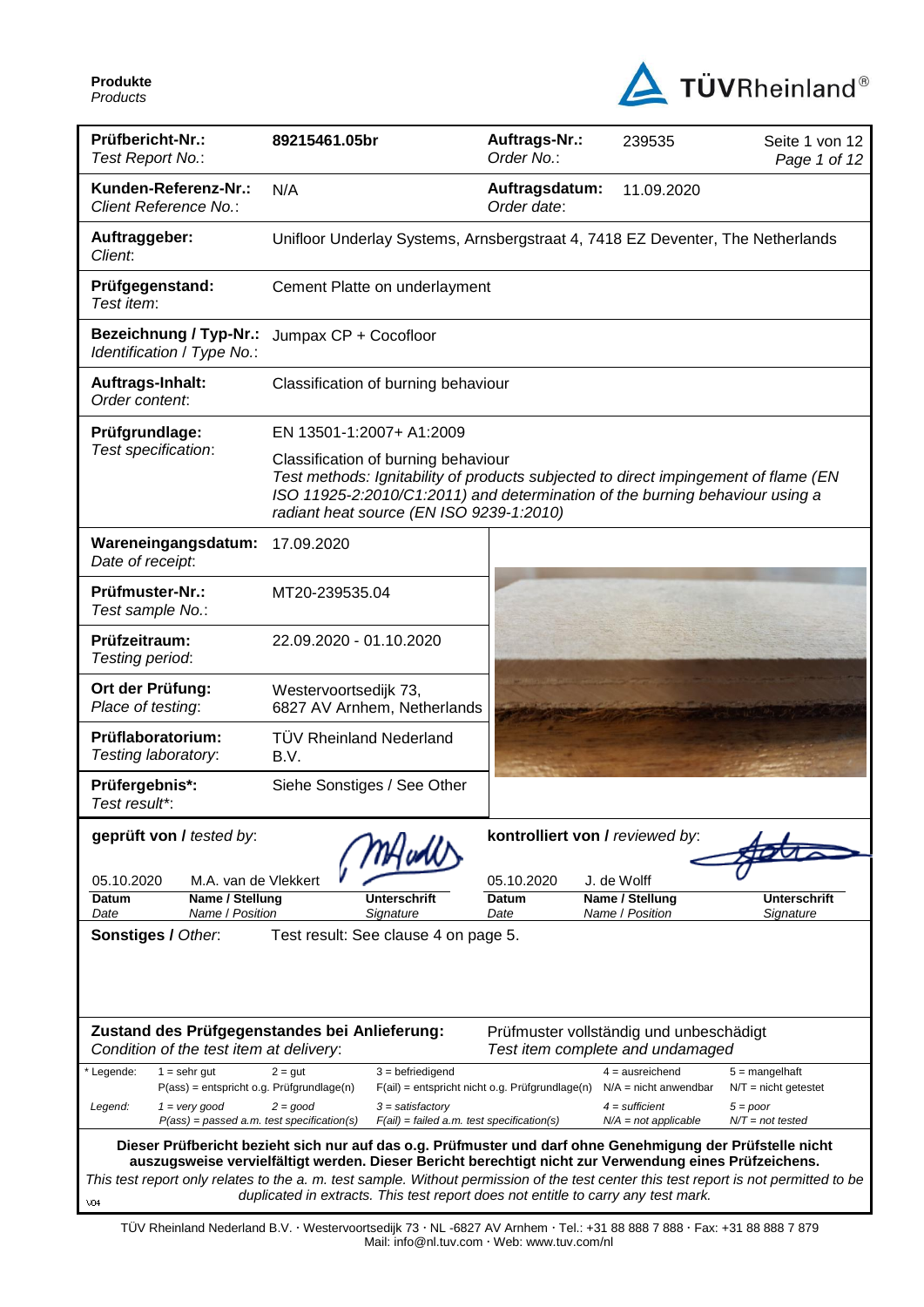

## **Prüfbericht-Nr.: 89215461.05br** *Test Report No.*:

Seite 2 von 12 *Page 2 of 12*

## **Liste der verwendeten Prüfmittel** *List of used test equipment*

| Prüfmittel<br>Test equipment       | Prüfmittel-Nr. / ID-Nr.<br>Equipment No. / ID-No. | Nächste Kalibrierung<br>Next calibration |
|------------------------------------|---------------------------------------------------|------------------------------------------|
| <b>Flooring Radiant Panel</b>      | A00929                                            | 23.08.2021                               |
| Anemometer                         | A01989                                            | 26.09.2021                               |
| <b>Scales</b>                      | A00769                                            | 14.09.2021                               |
| Thickness gauge                    | A00904                                            | 17.01.2021                               |
| Metal ruler 1                      | A01759                                            | 12.12.2020                               |
| Vertical ignitability test cabinet | A01576                                            | N/A                                      |
| Stopwatch                          | A01699                                            | 11.12.2020                               |
| Metal reference plate              | A00813                                            | 12.12.2020                               |
|                                    |                                                   |                                          |
|                                    |                                                   |                                          |
|                                    |                                                   |                                          |
|                                    |                                                   |                                          |
|                                    |                                                   |                                          |
|                                    |                                                   |                                          |
|                                    |                                                   |                                          |
|                                    |                                                   |                                          |
|                                    |                                                   |                                          |
|                                    |                                                   |                                          |
|                                    |                                                   |                                          |
|                                    |                                                   |                                          |
|                                    |                                                   |                                          |
|                                    |                                                   |                                          |
|                                    |                                                   |                                          |
|                                    |                                                   |                                          |
|                                    |                                                   |                                          |
|                                    |                                                   |                                          |
|                                    |                                                   |                                          |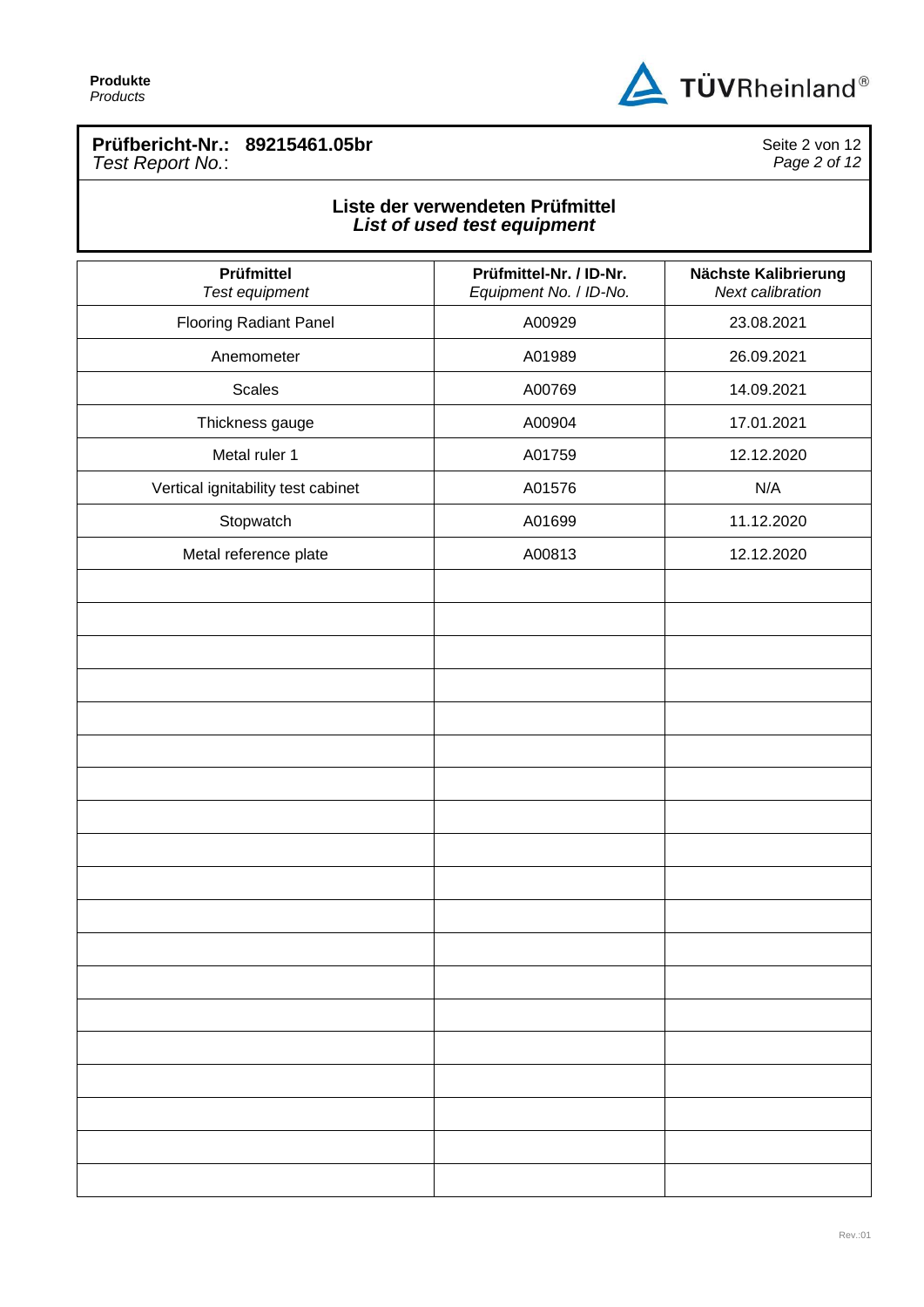

### **Prüfbericht-Nr.: 89215461.05br** *Test Report No.*:

Seite 3 von 12 *Page 3 of 12*

### **Produktbeschreibung** *Product description*

| Product identity                                   | Jumpax CP + Cocofloor* | Upper floor                                     | Cement Platte 2x 6mm* |
|----------------------------------------------------|------------------------|-------------------------------------------------|-----------------------|
| Glue                                               | Eurocol 646*           | Underlayment                                    | 4 mm Cocofloor*       |
| * applicants declaration                           |                        |                                                 |                       |
| Figure 1, Picture of the received sample (surface) |                        | Figure 2, Picture of the received sample (back) |                       |
|                                                    |                        |                                                 |                       |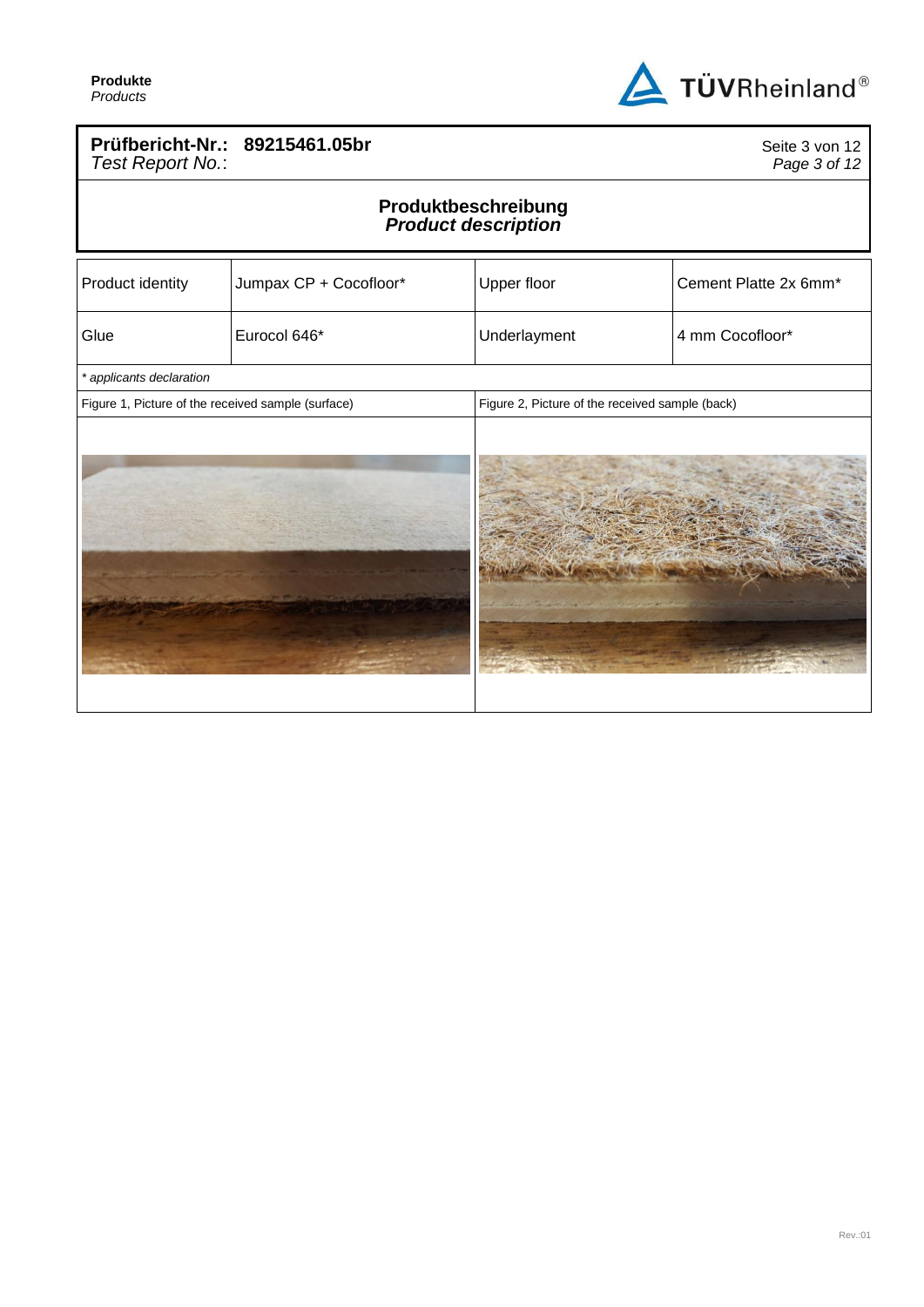

|                | Prüfbericht-Nr.: 89215461.05br<br>Test Report No.:                                                                                                                                                                                                                              |                                                                                                                        |                                               | Seite 4 von 12<br>Page 4 of 12 |
|----------------|---------------------------------------------------------------------------------------------------------------------------------------------------------------------------------------------------------------------------------------------------------------------------------|------------------------------------------------------------------------------------------------------------------------|-----------------------------------------------|--------------------------------|
| Absatz         | EN 13501-1:2007+ A1:2009                                                                                                                                                                                                                                                        |                                                                                                                        | Messergebnisse - Bemerkungen                  | Bewertung                      |
| Clause         | Anforderungen - Prüfungen / Requirements - Tests                                                                                                                                                                                                                                |                                                                                                                        | <b>Measuring results - Remarks</b>            | Evaluation                     |
| 1              | Construction data (indicative) of the product obtained by the testlaboratory after pre-<br>conditioning<br>01-4.3-P.02-322-WI01                                                                                                                                                 |                                                                                                                        |                                               |                                |
|                | <b>Test condition</b>                                                                                                                                                                                                                                                           |                                                                                                                        | 23 ± 2°C and 50 ± 4% relative humidity        |                                |
|                | Pre conditioning, duration                                                                                                                                                                                                                                                      |                                                                                                                        | $\geq$ 48 h & until constant mass is achieved |                                |
|                | Total thickness (mm)                                                                                                                                                                                                                                                            | 16.5                                                                                                                   |                                               |                                |
|                | Total mass $(g/m2)$                                                                                                                                                                                                                                                             | 16179                                                                                                                  |                                               |                                |
|                | Density (kg/m <sup>3</sup> )                                                                                                                                                                                                                                                    | 981                                                                                                                    |                                               |                                |
|                | Note: the determined construction data are used for determination of constant mass, the used testmethod is not in accordance<br>with the determination of construction data according the specification standard. Therefore the testresults should be handled as<br>indicative. |                                                                                                                        |                                               |                                |
| $\overline{2}$ | Ignitability of products subjected to direct impingement of flame<br>EN ISO 11925-2:2010/C1:2011                                                                                                                                                                                |                                                                                                                        |                                               |                                |
|                | Date of testing                                                                                                                                                                                                                                                                 | 01.10.2020                                                                                                             |                                               |                                |
|                | Pre-conditioning, climate                                                                                                                                                                                                                                                       |                                                                                                                        | 23 ± 2°C and 50 ± 4% relative humidity        |                                |
|                | Pre-conditioning, duration                                                                                                                                                                                                                                                      |                                                                                                                        | $\geq$ 48 h & until constant mass is achieved |                                |
|                | Description of substrate                                                                                                                                                                                                                                                        | Fibre cement board, thickness $8 \pm 2$ mm,<br>density 1800 $\pm$ 200 kg/m <sup>3</sup> conforming to EN<br>13238:2010 |                                               |                                |
|                | Flame application                                                                                                                                                                                                                                                               | Surface                                                                                                                |                                               |                                |
|                | Flame application time (s)                                                                                                                                                                                                                                                      | 15                                                                                                                     |                                               |                                |
|                | Requirements according EN 13501-1:2007+A1:2009                                                                                                                                                                                                                                  | See clause 5                                                                                                           |                                               |                                |
|                | Test result(s)                                                                                                                                                                                                                                                                  |                                                                                                                        |                                               |                                |
|                | Orientation*                                                                                                                                                                                                                                                                    |                                                                                                                        | N/A                                           |                                |
|                | Test sample                                                                                                                                                                                                                                                                     | 1                                                                                                                      | $\overline{c}$                                | 3                              |
|                | Ignition of the sample                                                                                                                                                                                                                                                          | No.                                                                                                                    | No                                            | No                             |
|                | Flame tip reached 150 mm above the application point                                                                                                                                                                                                                            | No                                                                                                                     | <b>No</b>                                     | <b>No</b>                      |
|                | Duration after application when the flame tip reached the<br>150 mm above the application point (s)                                                                                                                                                                             | N/A                                                                                                                    | N/A                                           | N/A                            |
|                | Extent of damaged area, length (mm)                                                                                                                                                                                                                                             | 0                                                                                                                      | $\boldsymbol{0}$                              | $\mathbf 0$                    |
|                | Extent of damaged area, width (mm)                                                                                                                                                                                                                                              | 0                                                                                                                      | $\mathbf 0$                                   | $\Omega$                       |
|                | <b>Material melts</b>                                                                                                                                                                                                                                                           | No                                                                                                                     | No                                            | No                             |
|                | Shrinks away from flame without being ignited                                                                                                                                                                                                                                   | No                                                                                                                     | No                                            | No                             |
|                | After glowing                                                                                                                                                                                                                                                                   | No                                                                                                                     | No                                            | No                             |
|                | Flaming droplets/particles which caused ignition of filter<br>paper                                                                                                                                                                                                             | No                                                                                                                     | No                                            | No                             |
|                | * No length or width direction applicable.                                                                                                                                                                                                                                      |                                                                                                                        |                                               |                                |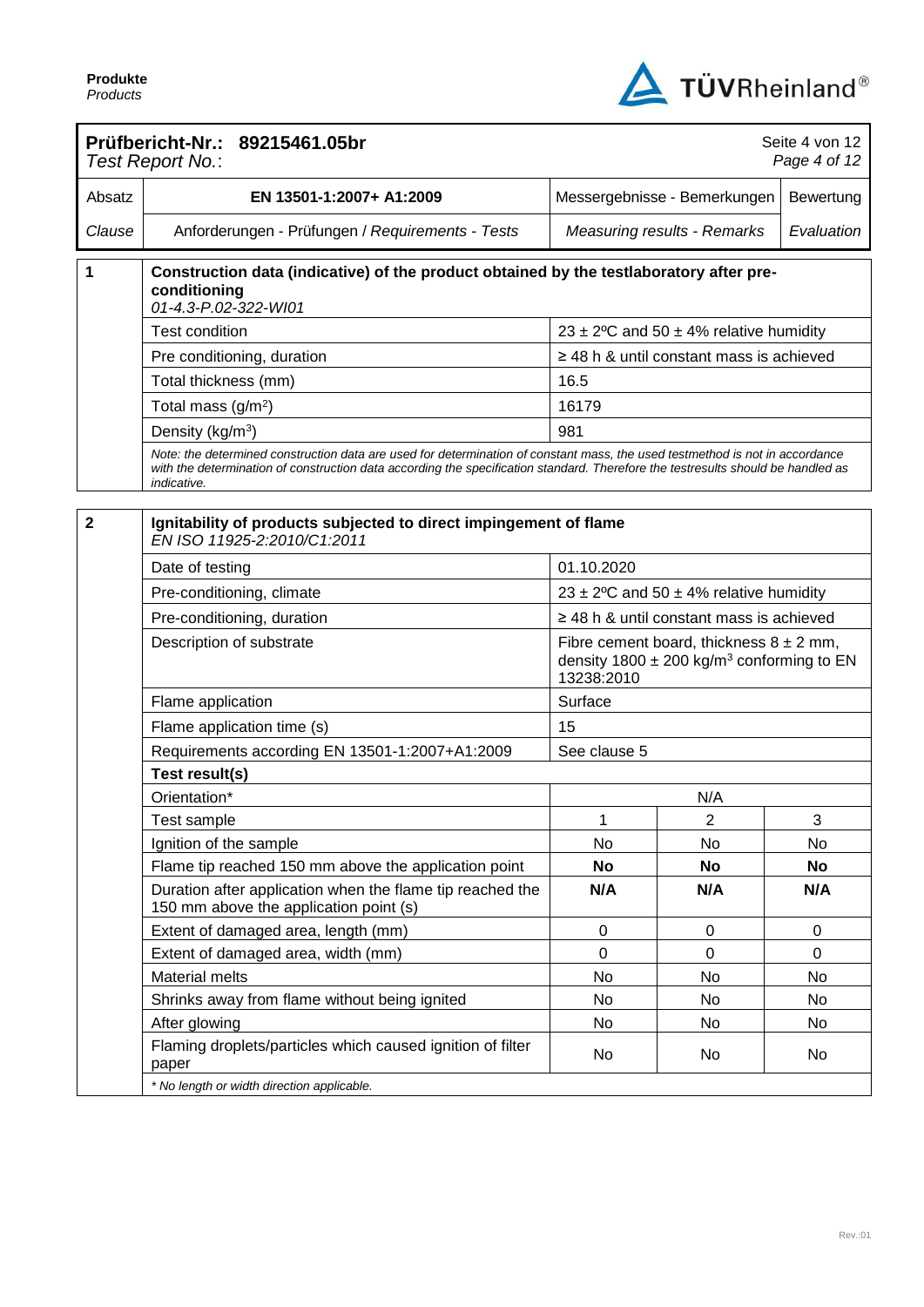

|        | Prüfbericht-Nr.: 89215461.05br<br>Test Report No.:                                                                                                                                                                                                                                                                                                                                                                                                                                                                                                                                                   |                   |                                                                                                          |                | Seite 5 von 12<br>Page 5 of 12 |  |
|--------|------------------------------------------------------------------------------------------------------------------------------------------------------------------------------------------------------------------------------------------------------------------------------------------------------------------------------------------------------------------------------------------------------------------------------------------------------------------------------------------------------------------------------------------------------------------------------------------------------|-------------------|----------------------------------------------------------------------------------------------------------|----------------|--------------------------------|--|
| Absatz | EN 13501-1:2007+ A1:2009                                                                                                                                                                                                                                                                                                                                                                                                                                                                                                                                                                             |                   | Messergebnisse - Bemerkungen                                                                             |                |                                |  |
| Clause | Anforderungen - Prüfungen / Requirements - Tests                                                                                                                                                                                                                                                                                                                                                                                                                                                                                                                                                     |                   | <b>Measuring results - Remarks</b>                                                                       |                | Evaluation                     |  |
| 3      | Determination of the burning behaviour using a radiant heat source<br>EN ISO 9239-1:2010                                                                                                                                                                                                                                                                                                                                                                                                                                                                                                             |                   |                                                                                                          |                |                                |  |
|        | Date of testing                                                                                                                                                                                                                                                                                                                                                                                                                                                                                                                                                                                      | 01.10.2020        |                                                                                                          |                |                                |  |
|        | Pre-conditioning, climate                                                                                                                                                                                                                                                                                                                                                                                                                                                                                                                                                                            |                   | 23 $\pm$ 2°C and 50 $\pm$ 4% relative humidity                                                           |                |                                |  |
|        | Pre-conditioning, duration                                                                                                                                                                                                                                                                                                                                                                                                                                                                                                                                                                           |                   | $\geq$ 48 h & until constant mass is achieved                                                            |                |                                |  |
|        | Description of substrate                                                                                                                                                                                                                                                                                                                                                                                                                                                                                                                                                                             | 13238:2010        | Fibre cement board, thickness $8 \pm 2$ mm,<br>density 1800 $\pm$ 200 kg/m <sup>3</sup> conforming to EN |                |                                |  |
|        | Fixing method                                                                                                                                                                                                                                                                                                                                                                                                                                                                                                                                                                                        | with Eurocol 646. | The Jumpax CP is glued on the Cocofloor                                                                  |                |                                |  |
|        | Requirements according EN 13501-1:2007+ A1:2009                                                                                                                                                                                                                                                                                                                                                                                                                                                                                                                                                      | See clause 5      |                                                                                                          |                |                                |  |
|        | Test result(s)                                                                                                                                                                                                                                                                                                                                                                                                                                                                                                                                                                                       |                   |                                                                                                          |                |                                |  |
|        | <b>Test sample</b>                                                                                                                                                                                                                                                                                                                                                                                                                                                                                                                                                                                   | 1                 | $\overline{c}$                                                                                           | 3              | Mean                           |  |
|        | Orientation*                                                                                                                                                                                                                                                                                                                                                                                                                                                                                                                                                                                         | N/A               | N/A                                                                                                      | N/A            | N/A                            |  |
|        | Flame spread (cm)                                                                                                                                                                                                                                                                                                                                                                                                                                                                                                                                                                                    | 0                 | $\Omega$                                                                                                 | $\Omega$       | 0                              |  |
|        | CHF / HF-30 (kW/m <sup>2</sup> )                                                                                                                                                                                                                                                                                                                                                                                                                                                                                                                                                                     | $\geq 10.9$       | $\geq 10.9$                                                                                              | $\geq 10.9$    | $\geq 10.9$                    |  |
|        | Maximum light attenuation (%)                                                                                                                                                                                                                                                                                                                                                                                                                                                                                                                                                                        | 1.0               | 0.5                                                                                                      | 0.7            | 0.7                            |  |
|        | Smoke production (%.min)                                                                                                                                                                                                                                                                                                                                                                                                                                                                                                                                                                             | 4                 | 1                                                                                                        | $\overline{2}$ | $\mathbf{2}$                   |  |
|        | * No length or width direction applicable.<br>Observations:<br>Specimen 1, 2, and 3: No flashing is observed.<br>Specimen 1, 2, and 3: Extinguished naturally before the end of the test duration.                                                                                                                                                                                                                                                                                                                                                                                                   |                   |                                                                                                          |                |                                |  |
| 4      | <b>Classification of burning behaviour</b><br>EN 13501-1:2007+A1:2009                                                                                                                                                                                                                                                                                                                                                                                                                                                                                                                                |                   |                                                                                                          |                |                                |  |
|        | The product, Jumpax CP + Cocofloor, in relation to its reaction to fire behaviour is<br>classified:                                                                                                                                                                                                                                                                                                                                                                                                                                                                                                  |                   |                                                                                                          |                | $B_{fl}$                       |  |
|        | The additional classification in relation to smoke production is:                                                                                                                                                                                                                                                                                                                                                                                                                                                                                                                                    |                   |                                                                                                          |                | s1                             |  |
|        | Reaction to fire classification : $B_{\text{fl}}$ – s1                                                                                                                                                                                                                                                                                                                                                                                                                                                                                                                                               |                   |                                                                                                          |                |                                |  |
|        | Field of application<br>As a floor covering in accordance with the nominal product parameters given on page 3.<br>On end use substrates of classes A1 and A2-s1,d0 according to EN 13238:2010.<br>Cocofloor with Cement Platte, glued with Eurocol 646.                                                                                                                                                                                                                                                                                                                                              |                   |                                                                                                          |                |                                |  |
|        | <b>Statements</b><br>This document does not represent type approval or certification of the product.<br>$\overline{\phantom{a}}$<br>The test results only relate to the behaviour of the test specimens of the examined product<br>$\blacksquare$<br>under the -particular conditions of the test in laboratory conditions; they are not intended to be<br>the sole criterion for assessing the potential fire hazard of the product in use.<br>The validity of this report will expire directly after alterations or modifications of the examined<br>product (combination)(s) and/or the criteria. |                   |                                                                                                          |                |                                |  |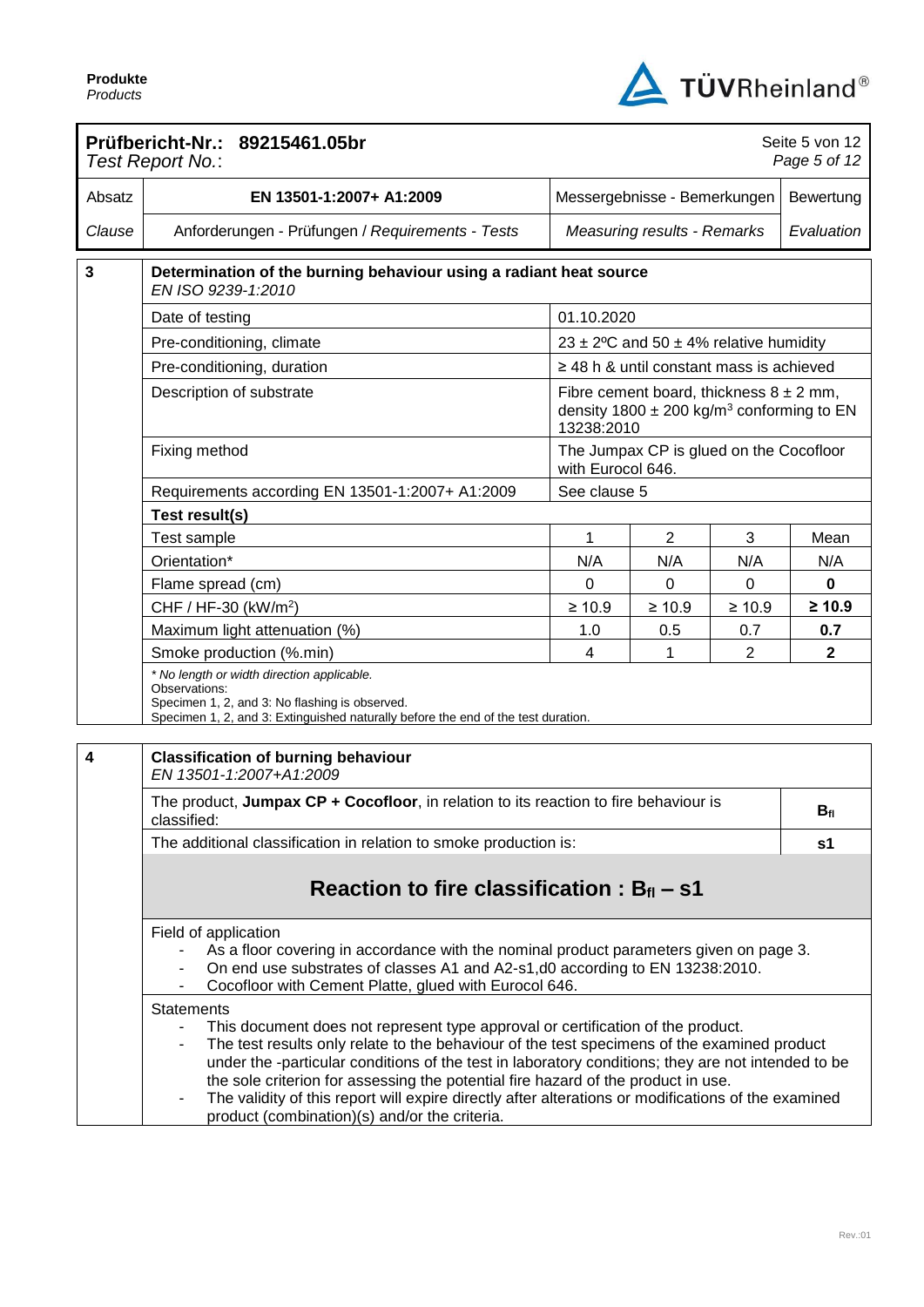

Seite 6 von 12

## **Prüfbericht-Nr.: 89215461.05br**

| Page 6 of 12<br>Test Report No.: |                                                  |                                          |            |  |
|----------------------------------|--------------------------------------------------|------------------------------------------|------------|--|
| Absatz                           | EN 13501-1:2007+ A1:2009                         | Messergebnisse - Bemerkungen   Bewertung |            |  |
| Clause                           | Anforderungen - Prüfungen / Requirements - Tests | <b>Measuring results - Remarks</b>       | Evaluation |  |

| $5\phantom{1}$ | Potential classes of reaction to fire performance for floorings<br>EN 13501-1:2007+A1:2009                                                                                                                                                                                                                                                                                                                                                                                                                                                                                                                             |                                        |                                                                                                                                                       |                              |  |  |
|----------------|------------------------------------------------------------------------------------------------------------------------------------------------------------------------------------------------------------------------------------------------------------------------------------------------------------------------------------------------------------------------------------------------------------------------------------------------------------------------------------------------------------------------------------------------------------------------------------------------------------------------|----------------------------------------|-------------------------------------------------------------------------------------------------------------------------------------------------------|------------------------------|--|--|
|                | Class                                                                                                                                                                                                                                                                                                                                                                                                                                                                                                                                                                                                                  | Test method(s)                         | Classification criteria                                                                                                                               | Additional classifications   |  |  |
|                |                                                                                                                                                                                                                                                                                                                                                                                                                                                                                                                                                                                                                        | EN ISO 1182 a<br>and                   | $\Delta T \leq 30$ °C; and<br>$\Delta m \le 50$ %; and<br>$t_f = 0$ (i.e. no sustained flaming)                                                       |                              |  |  |
|                | $A1_{fl}$                                                                                                                                                                                                                                                                                                                                                                                                                                                                                                                                                                                                              | <b>EN ISO 1716</b>                     | $PCS \leq 2.0$ MJ/kg $a$ and<br>$PCS \leq 2.0$ MJ/m <sup>2 b</sup> and<br>$PCS \leq 1.4$ MJ/m <sup>2 c</sup> and<br>$PCS \leq 2.0$ MJ/kg <sup>d</sup> |                              |  |  |
|                |                                                                                                                                                                                                                                                                                                                                                                                                                                                                                                                                                                                                                        | EN ISO 1182 a<br>or                    | $\Delta T \le 50$ °C and<br>$\Delta m \le 50$ % and<br>$t_f \leq 20$ s                                                                                |                              |  |  |
|                | A2f1                                                                                                                                                                                                                                                                                                                                                                                                                                                                                                                                                                                                                   | <b>EN ISO 1716</b><br>and              | $PCS \leq 3.0$ MJ/kg a and<br>$PCS \leq 4.0$ MJ/m <sup>2 b</sup> and<br>$PCS \leq 4.0$ MJ/m <sup>2 c</sup> and<br>$PCS \leq 3.0$ MJ/kg d              |                              |  |  |
|                |                                                                                                                                                                                                                                                                                                                                                                                                                                                                                                                                                                                                                        | EN ISO 9239-1 e                        | CHF $\geq$ 8.0 kW/m <sup>2</sup>                                                                                                                      | Smoke production 9           |  |  |
|                | $B_{fl}$                                                                                                                                                                                                                                                                                                                                                                                                                                                                                                                                                                                                               | EN ISO 9239-1 e<br>and                 | CHF $\geq$ 8.0 kW/m <sup>2</sup>                                                                                                                      | Smoke production 9           |  |  |
|                |                                                                                                                                                                                                                                                                                                                                                                                                                                                                                                                                                                                                                        | EN ISO 11925-2 h:<br>Exposure = $15 s$ | $Fs \leq 150$ mm within 20 s                                                                                                                          | $\overline{\phantom{a}}$     |  |  |
|                |                                                                                                                                                                                                                                                                                                                                                                                                                                                                                                                                                                                                                        | EN ISO 9239-1 e<br>and                 | CHF $\geq$ 4.5 kW/m <sup>2</sup>                                                                                                                      | Smoke production 9           |  |  |
|                | $C_{fl}$                                                                                                                                                                                                                                                                                                                                                                                                                                                                                                                                                                                                               | EN ISO 11925-2 h:<br>Exposure = $15 s$ | $Fs \leq 150$ mm within 20 s                                                                                                                          | $\overline{\phantom{a}}$     |  |  |
|                |                                                                                                                                                                                                                                                                                                                                                                                                                                                                                                                                                                                                                        | EN ISO 9239-1 e<br>and                 | CHF $\geq$ 3.0 kW/m <sup>2</sup>                                                                                                                      | Smoke production 9           |  |  |
|                | $D_{fl}$                                                                                                                                                                                                                                                                                                                                                                                                                                                                                                                                                                                                               | EN ISO 11925-2 h:<br>Exposure = $15 s$ | $Fs \leq 150$ mm within 20 s                                                                                                                          |                              |  |  |
|                | $E_{fl}$                                                                                                                                                                                                                                                                                                                                                                                                                                                                                                                                                                                                               | EN ISO 11925-2 h:<br>Exposure = $15 s$ | $Fs \leq 150$ mm within 20 s                                                                                                                          | $\qquad \qquad \blacksquare$ |  |  |
|                | $F_{\rm fl}$                                                                                                                                                                                                                                                                                                                                                                                                                                                                                                                                                                                                           | No performance determined              |                                                                                                                                                       |                              |  |  |
|                | $\mathsf a$<br>For homogeneous products and substantial components of non-homogeneous products.<br>For any external non-substantial component of non-homogeneous products.<br>c<br>For any internal non-substantial component of non-homogeneous products.<br>d<br>For the product as a whole.<br>e<br>Test duration = 30 min.<br>f<br>Critical flux is defined as the radiant flux at which the flame extinguishes or the radiant flux after a test period of 30 min,<br>whichever is the lower (i.e. the flux corresponding with the furthest extent of spread of flame).<br>g<br>$s1$ = Smoke $\leq$ 750 % minutes; |                                        |                                                                                                                                                       |                              |  |  |
|                | $s2 = not s1$ .<br>h<br>Under conditions of surface flame attack and, if appropriate to the end use application of the product, edge flame<br>attack.                                                                                                                                                                                                                                                                                                                                                                                                                                                                  |                                        |                                                                                                                                                       |                              |  |  |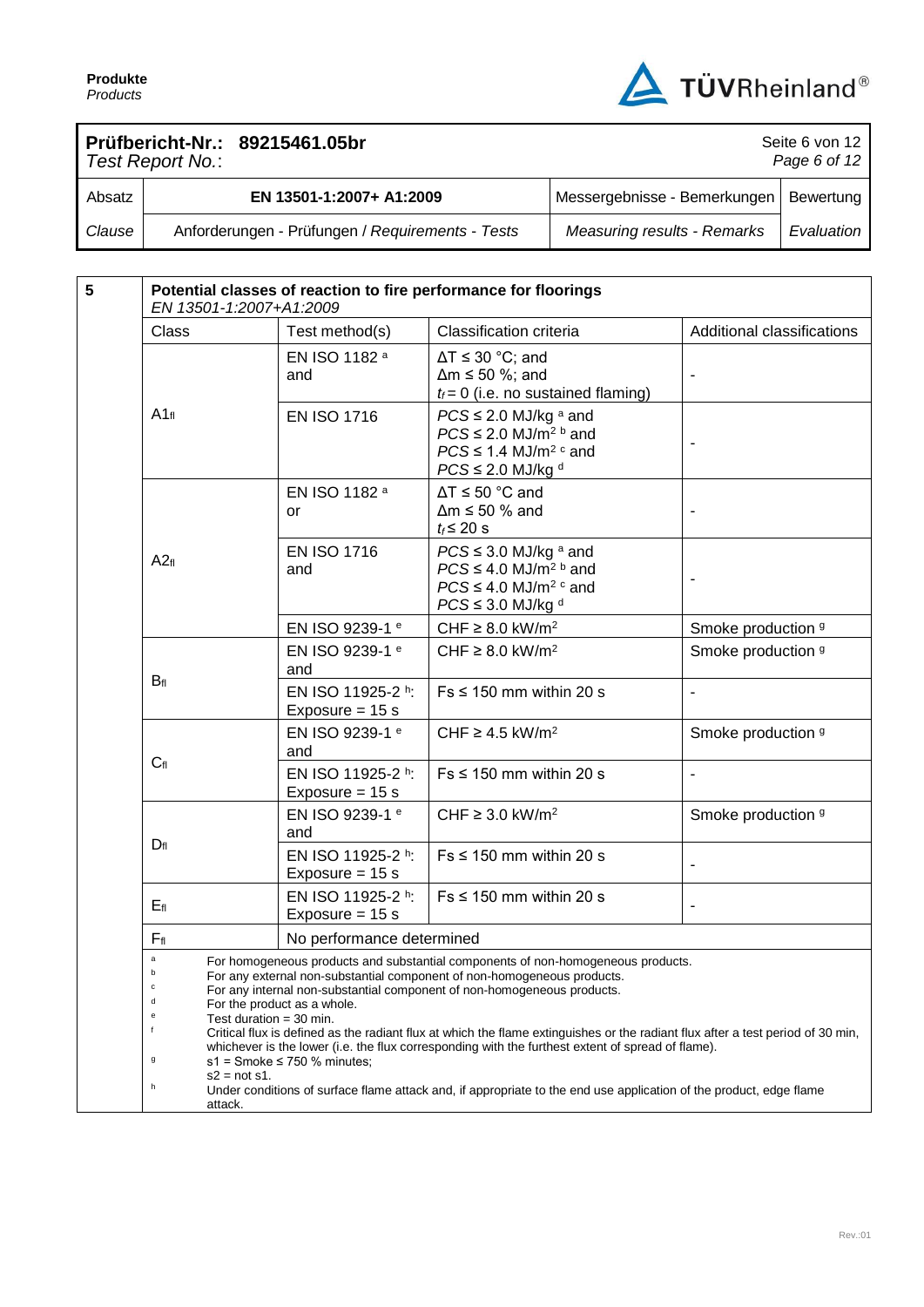

| Prüfbericht-Nr.: 89215461.05br<br>Test Report No.: |  |                                                  |                                    | Seite 7 von 12<br>Page 7 of 12 |
|----------------------------------------------------|--|--------------------------------------------------|------------------------------------|--------------------------------|
| Absatz                                             |  | EN 13501-1:2007+ A1:2009                         | Messergebnisse - Bemerkungen       | Bewertung                      |
| Clause                                             |  | Anforderungen - Prüfungen / Requirements - Tests | <b>Measuring results - Remarks</b> | Evaluation                     |

Report produced with the Fire Testing Technology FRPSoft software

page 1

 $\bar{A}$ 

# Flooring Radiant Panel Single Specimen Report

| Laboratory<br>Sponsor<br>Date of test<br>Specimen description<br>Test name                                                                                                                                                                                                                                                                                                                                                                           | : Unifloor 89215641<br>$\pm$ Oct. 01 2020<br>- #1                 | TUV Rheinland Nederland B.V.<br>: MT20-23935.04 Jumpax $CP + Cocofloor$                                                                                                                                                                                                                                              |
|------------------------------------------------------------------------------------------------------------------------------------------------------------------------------------------------------------------------------------------------------------------------------------------------------------------------------------------------------------------------------------------------------------------------------------------------------|-------------------------------------------------------------------|----------------------------------------------------------------------------------------------------------------------------------------------------------------------------------------------------------------------------------------------------------------------------------------------------------------------|
| File name<br>Test number in series                                                                                                                                                                                                                                                                                                                                                                                                                   | : 3                                                               | : D:\FRPFILES\20100001.CSV                                                                                                                                                                                                                                                                                           |
| Flux calibration file name                                                                                                                                                                                                                                                                                                                                                                                                                           |                                                                   | : C:\FRPSOFT2.9A\CALIB\FLX20003.CSV                                                                                                                                                                                                                                                                                  |
| Thickness (mm)<br>Density (kg/m <sup>3</sup> )                                                                                                                                                                                                                                                                                                                                                                                                       | :16.5<br>: 981                                                    |                                                                                                                                                                                                                                                                                                                      |
| Test duration<br>Substrate used?<br>Substrate<br>Fixing method<br>Conditioned?<br>Conditioning temp. (°C)<br>Conditioning RH (%)                                                                                                                                                                                                                                                                                                                     | · Yes<br>: Calcium silicate<br>- adhesive<br>: Yes<br>: 23<br>:50 | $: 12 \text{ minutes } 13 \text{ seconds } (733 \text{ s})$                                                                                                                                                                                                                                                          |
| <b>Test Results</b><br>Time to ignition<br>Time to flameout<br>Extent of burning (mm)<br>Critical flux at extinguishment (kW/m <sup>2</sup> )<br>HF-10 (kW/m <sup>2</sup> )<br>$HF-20$ (kW/m <sup>2</sup> )<br>HF-30 (kW/m <sup>2</sup> )<br>Flame spread at 10 minutes (mm)<br>Flame spread at 20 minutes (mm)<br>Flame spread at 30 minutes (mm)<br>Peak light attenuation (%)<br>Time to peak light attenuation<br>Total integrated smoke (%.min) |                                                                   | Not recorded<br>12 minutes 12 seconds (732 s)<br>$\pm 0$<br>$:=$ $>=$ 10.9<br>$:= 10.9$<br>: Not calculated (test duration < 20 minutes)<br>: Not calculated (test duration < 30 minutes)<br>: 0<br>: Not measured<br>: Not measured<br>: 1.03<br>$\pm$ 10 minutes 27 seconds (627 s)<br>$-4.28$<br>: $A2(fI)/B(fI)$ |
| <b>Potential classification</b><br>Smoke production classification                                                                                                                                                                                                                                                                                                                                                                                   |                                                                   | : s1                                                                                                                                                                                                                                                                                                                 |

These results relate only to the behaviour of the specimens of the product under the particular conditions of the test; they are not intended to be the sole criterion for assessing the potential fire hazard of the product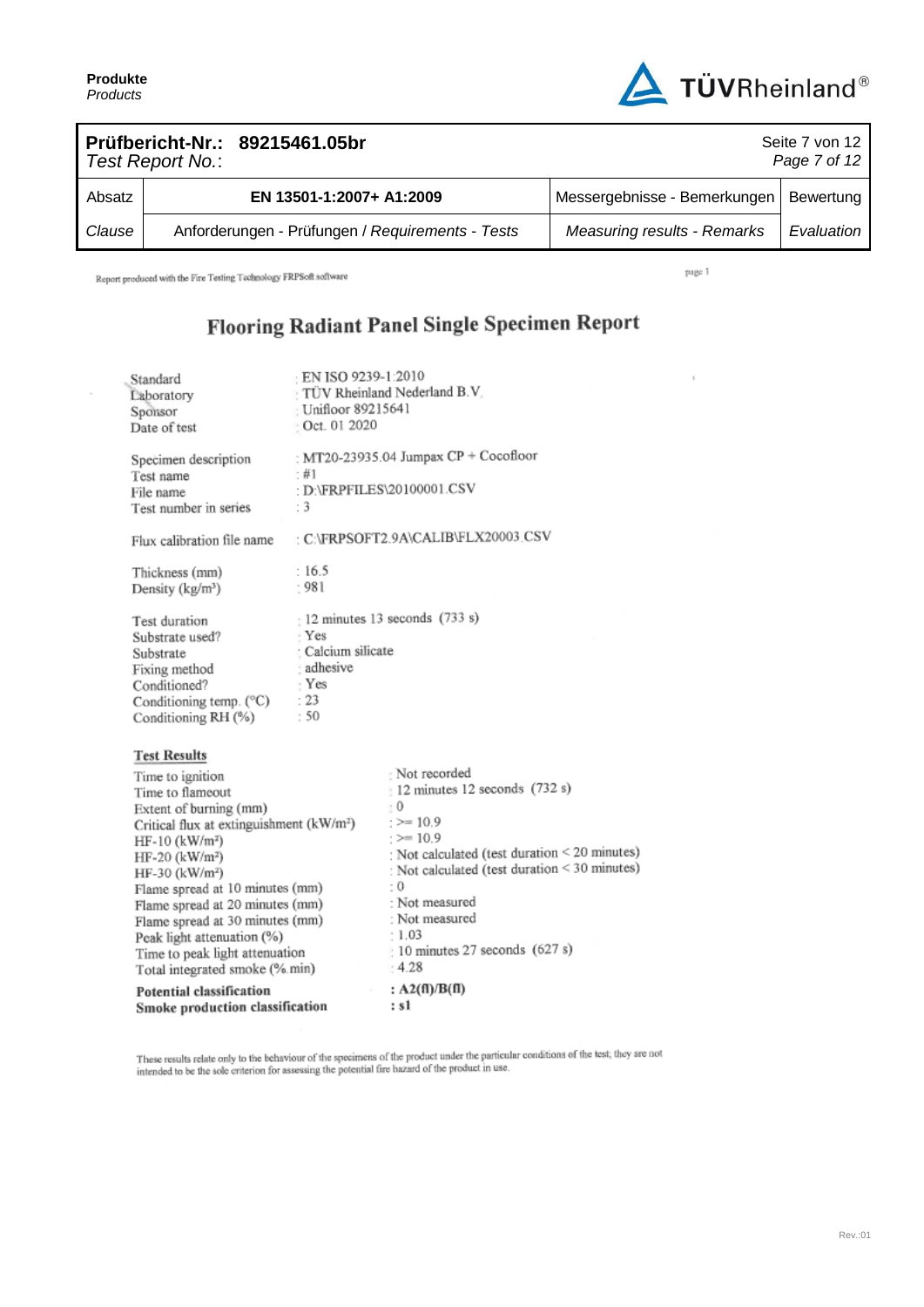

| Prüfbericht-Nr.: 89215461.05br<br>Seite 8 von 12<br>Page 8 of 12<br>Test Report No.: |                                                  |  |                                    |            |
|--------------------------------------------------------------------------------------|--------------------------------------------------|--|------------------------------------|------------|
| Absatz                                                                               | EN 13501-1:2007+ A1:2009                         |  | Messergebnisse - Bemerkungen       | Bewertung  |
| Clause                                                                               | Anforderungen - Prüfungen / Requirements - Tests |  | <b>Measuring results - Remarks</b> | Evaluation |

Report produced with the Fire Testing Technology FRPSoft software

page 2



Test name: #1 File name : D:\FRPFILES\20100001.CSV

### **Rake Results**

| Position (mm) |                          |      |                          | Time (s) Flux (kW/m <sup>2</sup> ) Qsb (MJ/m <sup>2</sup> ) Position (mm) Time (s) Flux (kW/m <sup>2</sup> ) |                          |     | Qsb (MJ/m <sup>2</sup> )                                            |
|---------------|--------------------------|------|--------------------------|--------------------------------------------------------------------------------------------------------------|--------------------------|-----|---------------------------------------------------------------------|
| 60            | $\;$                     | 11.1 | $\sim$                   | 510                                                                                                          | $\overline{\phantom{a}}$ | 3.6 | $\qquad \qquad \blacksquare$                                        |
| 110           | $\overline{\phantom{a}}$ | 10.5 | $\overline{\phantom{a}}$ | 560                                                                                                          | $\sim$                   | 3.0 | $\frac{1}{2} \left( \frac{1}{2} \right) \left( \frac{1}{2} \right)$ |
| 160           | $\overline{\phantom{a}}$ | 9.9  | $\scriptstyle\rm II$     | 610                                                                                                          | $\overline{\phantom{a}}$ | 2.6 | $\sim$                                                              |
| 210           | $\sim$                   | 9.2  | ۰                        | 660                                                                                                          | $\sim$                   | 2.2 | $\sim$                                                              |
| 260           | ۰                        | 82   | $\alpha$                 | 710                                                                                                          | $\overline{\phantom{a}}$ | 1.9 | ۰                                                                   |
| 310           | ۰                        | 73   | ۰                        | 760                                                                                                          | ۰                        | 1.5 | $\overline{\phantom{a}}$                                            |
| 360           | $\sim$                   | 6.3  | $\sim$                   | 810                                                                                                          | $\sim$                   |     | $\sim$                                                              |
| 410           | $\overline{\phantom{a}}$ | 5.3  | $\overline{\phantom{a}}$ | 860                                                                                                          | ۰                        |     | $\overline{\phantom{a}}$                                            |
| 460           | $\sim$                   | 4.4  | $\overline{\phantom{a}}$ | 910                                                                                                          | $\sim$                   |     | $\sim$                                                              |

### Comments

Specimen did not ignite.

These results relate only to the behaviour of the specimens of the product under the particular conditions of the test; they are not intended to be the sole criterion for assessing the potential fire hazard of the product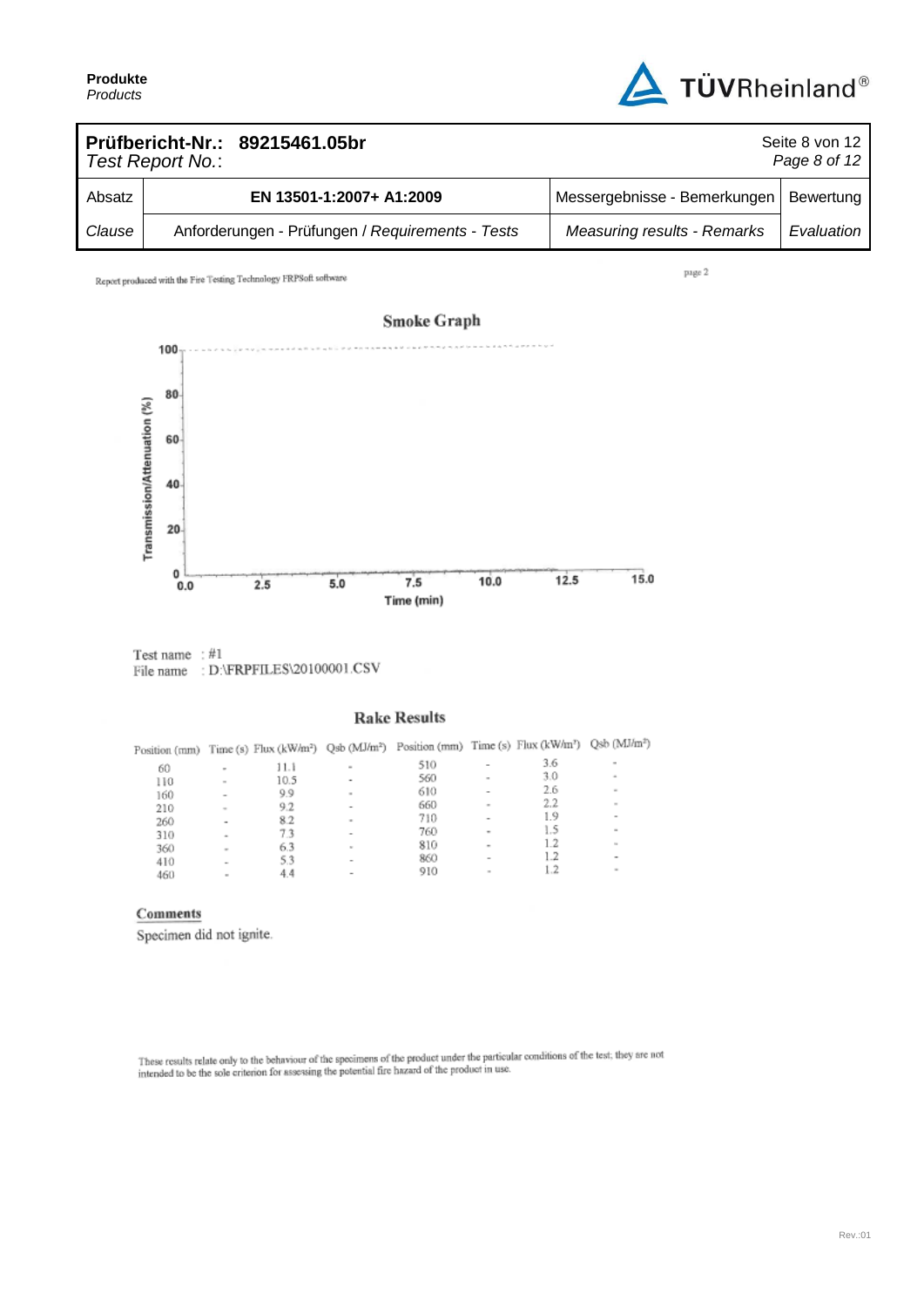

|        | Test Report No.: | Prüfbericht-Nr.: 89215461.05br                   |                                    | Seite 9 von 12<br>Page 9 of 12 |
|--------|------------------|--------------------------------------------------|------------------------------------|--------------------------------|
| Absatz |                  | EN 13501-1:2007+ A1:2009                         | Messergebnisse - Bemerkungen       | Bewertung                      |
| Clause |                  | Anforderungen - Prüfungen / Requirements - Tests | <b>Measuring results - Remarks</b> | Evaluation                     |

Report produced with the Fire Testing Technology FRPSoft software

page 1

## Flooring Radiant Panel Single Specimen Report

|                                                                                                                                                                                                                                                                                                                                                                                                                               | Standard<br>Laboratory<br>Sponsor<br>Date of test                                                                                | : EN ISO 9239-1:2010<br>: Unifloor 89215641<br>$:$ Oct. 01 2020    | : TÜV Rheinland Nederland B.V.                                                                                                                                                                                                                                                                                |  |  |
|-------------------------------------------------------------------------------------------------------------------------------------------------------------------------------------------------------------------------------------------------------------------------------------------------------------------------------------------------------------------------------------------------------------------------------|----------------------------------------------------------------------------------------------------------------------------------|--------------------------------------------------------------------|---------------------------------------------------------------------------------------------------------------------------------------------------------------------------------------------------------------------------------------------------------------------------------------------------------------|--|--|
| Specimen description<br>: #2<br>Test name<br>File name<br>Test number in series<br>- 3                                                                                                                                                                                                                                                                                                                                        |                                                                                                                                  |                                                                    | : MT20-23935.04 Jumpax CP + Cocofloor<br>: D:\FRPFILES\20100002.CSV                                                                                                                                                                                                                                           |  |  |
|                                                                                                                                                                                                                                                                                                                                                                                                                               | Flux calibration file name                                                                                                       |                                                                    | : C:\FRPSOFT2.9A\CALIB\FLX20003.CSV                                                                                                                                                                                                                                                                           |  |  |
|                                                                                                                                                                                                                                                                                                                                                                                                                               | Thickness (mm)<br>Density (kg/m <sup>3</sup> )                                                                                   | : 16.5<br>.981                                                     |                                                                                                                                                                                                                                                                                                               |  |  |
|                                                                                                                                                                                                                                                                                                                                                                                                                               | Test duration<br>Substrate used?<br>Substrate<br>Fixing method<br>Conditioned?<br>Conditioning temp. (°C)<br>Conditioning RH (%) | · Yes<br>: Calcium silicate<br>: adhesive<br>: Yes<br>$-23$<br>:50 | : 12 minutes 07 seconds (727 s)                                                                                                                                                                                                                                                                               |  |  |
|                                                                                                                                                                                                                                                                                                                                                                                                                               | <b>Test Results</b>                                                                                                              |                                                                    |                                                                                                                                                                                                                                                                                                               |  |  |
| Time to ignition<br>Time to flameout<br>Extent of burning (mm)<br>Critical flux at extinguishment (kW/m <sup>2</sup> )<br>HF-10 (kW/m <sup>2</sup> )<br>HF-20 (kW/m <sup>2</sup> )<br>$HF-30$ (kW/m <sup>2</sup> )<br>Flame spread at 10 minutes (mm)<br>Flame spread at 20 minutes (mm)<br>Flame spread at 30 minutes (mm)<br>Peak light attenuation (%)<br>Time to peak light attenuation<br>Total integrated smoke (%.min) |                                                                                                                                  |                                                                    | : Not recorded<br>: 12 minutes 06 seconds (726 s)<br>: 0<br>$:=$ $>=$ 10.9<br>$:=$ 10.9<br>: Not calculated (test duration < 20 minutes)<br>Not calculated (test duration < 30 minutes)<br>$^{\circ}$ 0<br>: Not measured<br>Not measured<br>$+0.49$<br>$\frac{1}{2}$ 4 minutes 09 seconds (249 s)<br>$-0.83$ |  |  |
| <b>Potential classification</b><br>Smoke production classification                                                                                                                                                                                                                                                                                                                                                            |                                                                                                                                  |                                                                    | : $A2(fI)/B(fI)$<br>: s1                                                                                                                                                                                                                                                                                      |  |  |
|                                                                                                                                                                                                                                                                                                                                                                                                                               |                                                                                                                                  |                                                                    |                                                                                                                                                                                                                                                                                                               |  |  |

These results relate only to the behaviour of the specimens of the product under the particular conditions of the test, they are not intended to be the sole criterion for assessing the potential fire bazard of the product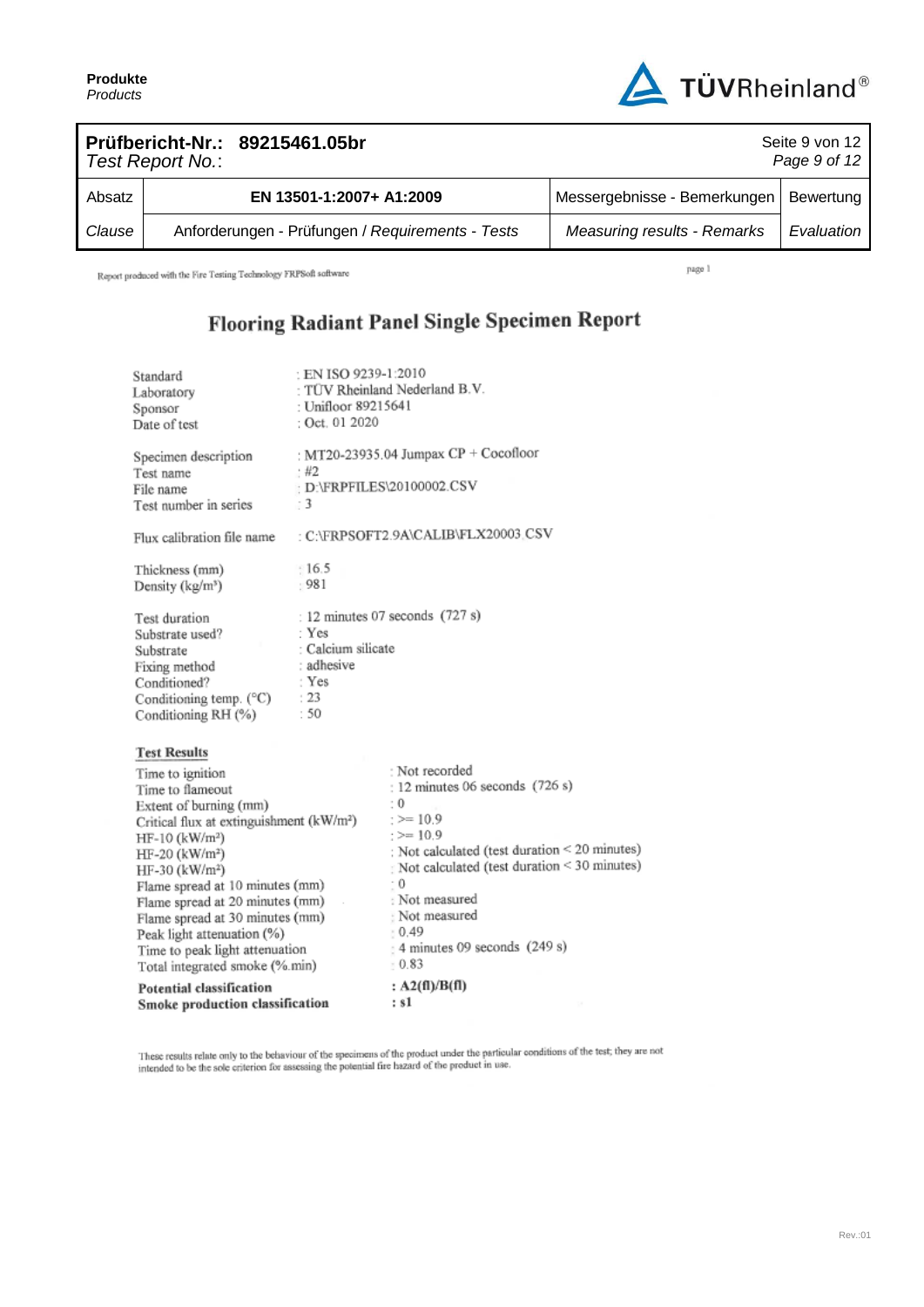

|        | Test Report No.: | Prüfbericht-Nr.: 89215461.05br                   |                                    | Seite 10 von 12<br>Page 10 of 12 |
|--------|------------------|--------------------------------------------------|------------------------------------|----------------------------------|
| Absatz |                  | EN 13501-1:2007+ A1:2009                         | Messergebnisse - Bemerkungen       | Bewertung                        |
| Clause |                  | Anforderungen - Prüfungen / Requirements - Tests | <b>Measuring results - Remarks</b> | Evaluation                       |

Report produced with the Fire Testing Technology FRPSoft software

page 2



Test name:  $#2$ File name : D:\FRPFILES\20100002.CSV

### **Rake Results**

| Position (mm) |                          |      |                          | Time (s) Flux (kW/m <sup>2</sup> ) Qsb (MJ/m <sup>2</sup> ) Position (mm) Time (s) Flux (kW/m <sup>2</sup> ) |                          |     | $Qsh(MMm^2)$             |
|---------------|--------------------------|------|--------------------------|--------------------------------------------------------------------------------------------------------------|--------------------------|-----|--------------------------|
| 60            | $\overline{\phantom{a}}$ | 11.1 | ٠                        | 510                                                                                                          | $\sim$                   | 3.6 | $\sim$                   |
| 110           | ۰                        | 10.5 | $\overline{\phantom{a}}$ | 560                                                                                                          | $\sim$                   | 3.0 | ۰                        |
| 160           | $\overline{\phantom{a}}$ | 9.9  | $\alpha$                 | 610                                                                                                          | ۰                        | 2.6 | $\sim$                   |
| 210           | $\sim$                   | 9.2  | $\sim$                   | 660                                                                                                          | ۰                        | 2.2 | $\sim$                   |
| 260           |                          | 8.2  | $\sim$                   | 710                                                                                                          | $\mathbf{r}$             | 1.9 | $\sim$                   |
| 310           |                          | 7.3  | $\sim$                   | 760                                                                                                          | ۰                        | 1.5 | $\sim$                   |
| 360           | $\sim$                   | 6.3  | $\,$                     | 810                                                                                                          | $\sim$                   | 1.2 | $\equiv$                 |
| 410           | $\sim$                   | 5.3  | $\,$                     | 860                                                                                                          | $\sim$                   | 1.2 | $\overline{\phantom{a}}$ |
| 460           | $\sim$                   | 4.4  | $\sim$                   | 910                                                                                                          | $\overline{\phantom{a}}$ | 1.2 | $\sim$                   |

### Comments

Specimen did not ignite.

These results relate only to the behaviour of the specimens of the product under the particular conditions of the test; they are not intended to be the sole criterion for assessing the potential fire hazard of the product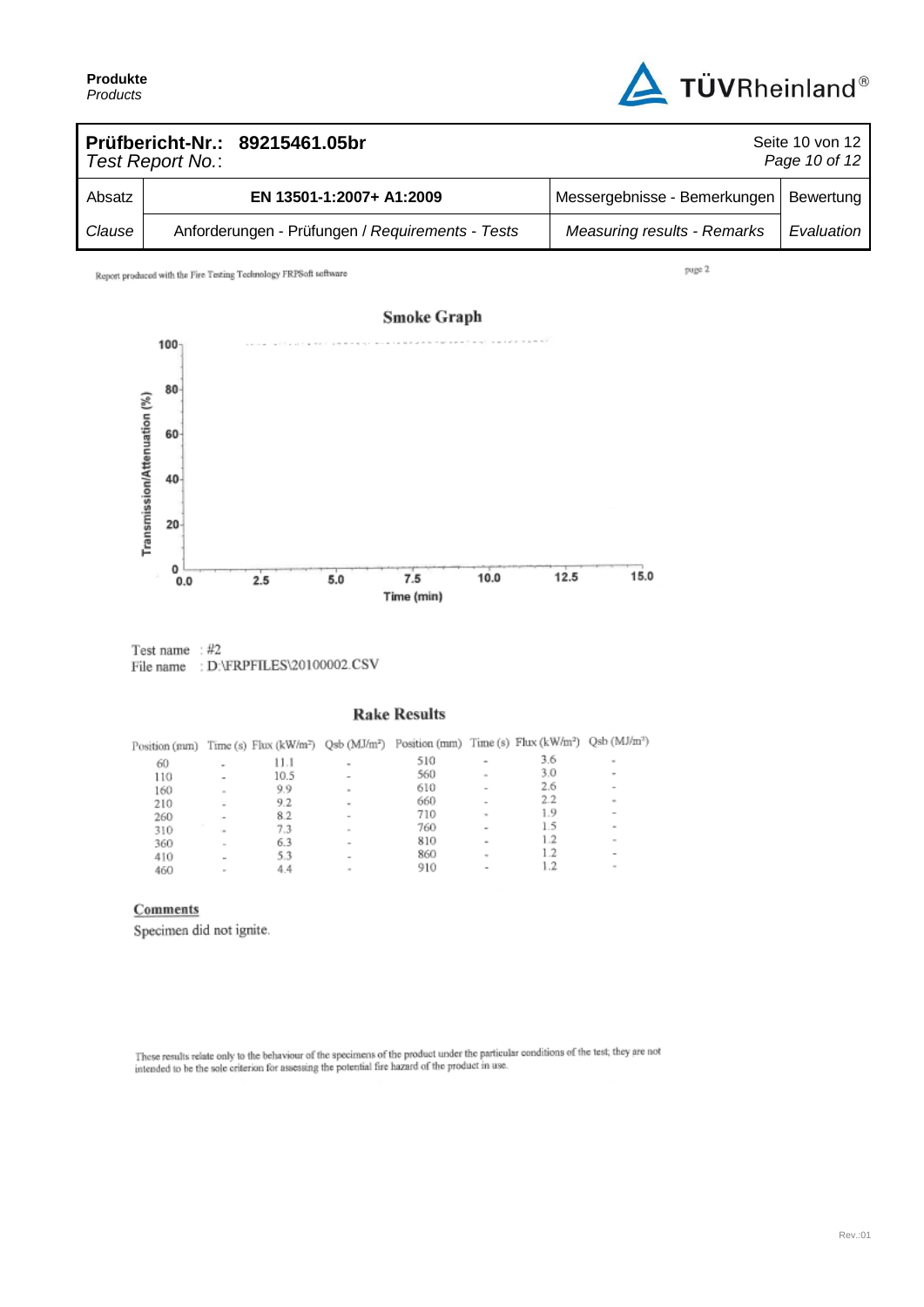$\lambda$ 



|        | Test Report No.: | Prüfbericht-Nr.: 89215461.05br                   |                                    | Seite 11 von 12<br>Page 11 of 12 |
|--------|------------------|--------------------------------------------------|------------------------------------|----------------------------------|
| Absatz |                  | EN 13501-1:2007+ A1:2009                         | Messergebnisse - Bemerkungen       | Bewertung                        |
| Clause |                  | Anforderungen - Prüfungen / Requirements - Tests | <b>Measuring results - Remarks</b> | Evaluation                       |

Report produced with the Fire Testing Technology FRPSoft software

 $_{\mathrm{page}}$  !

## **Flooring Radiant Panel Single Specimen Report**

| Standard<br>Laboratory<br>Sponsor<br>Date of test                                                                                                                                                                                                                                                                                                                                                                               | : EN ISO 9239-1:2010<br>: Unifloor 89215641<br>Coct. 01 2020 | TUV Rheinland Nederland B.V.                                                                                                                                                                                                                                                                           |  |  |
|---------------------------------------------------------------------------------------------------------------------------------------------------------------------------------------------------------------------------------------------------------------------------------------------------------------------------------------------------------------------------------------------------------------------------------|--------------------------------------------------------------|--------------------------------------------------------------------------------------------------------------------------------------------------------------------------------------------------------------------------------------------------------------------------------------------------------|--|--|
| Specimen description<br>Test name<br>File name<br>Test number in series                                                                                                                                                                                                                                                                                                                                                         | - #3<br>$:3$ .                                               | : MT20-23935.04 Jumpax CP + Cocofloor<br>D:\FRPFILES\20100003.CSV                                                                                                                                                                                                                                      |  |  |
| Flux calibration file name                                                                                                                                                                                                                                                                                                                                                                                                      |                                                              | : C:\FRPSOFT2.9A\CALIB\FLX20003.CSV                                                                                                                                                                                                                                                                    |  |  |
| Thickness (mm)<br>Density (kg/m <sup>3</sup> )                                                                                                                                                                                                                                                                                                                                                                                  | $-16.5$<br>: 981                                             |                                                                                                                                                                                                                                                                                                        |  |  |
| Test duration<br>Substrate used?<br>Substrate<br>Fixing method<br>Conditioned?<br>Conditioning temp. (°C)<br>Conditioning RH (%)                                                                                                                                                                                                                                                                                                | Yes<br>Calcium silicate<br>adhesive<br>Yes<br>$-23$<br>$-50$ | $\frac{12 \text{ minutes}}{6 \text{ seconds}}$ (726 s)                                                                                                                                                                                                                                                 |  |  |
| <b>Test Results</b>                                                                                                                                                                                                                                                                                                                                                                                                             |                                                              |                                                                                                                                                                                                                                                                                                        |  |  |
| Time to ignition<br>Time to flameout<br>Extent of burning (mm)<br>Critical flux at extinguishment (kW/m <sup>2</sup> )<br>$HF-10$ (kW/m <sup>2</sup> )<br>$HF-20$ (kW/m <sup>2</sup> )<br>HF-30 (kW/m <sup>2</sup> )<br>Flame spread at 10 minutes (mm)<br>Flame spread at 20 minutes (mm)<br>Flame spread at 30 minutes (mm)<br>Peak light attenuation (%)<br>Time to peak light attenuation<br>Total integrated smoke (%.min) |                                                              | : Not recorded<br>$\pm$ 12 minutes 05 seconds (725 s)<br>$\mathbf{0}$<br>$\ge$ = 10.9<br>$\ge$ = 10.9<br>: Not calculated (test duration < 20 minutes)<br>Not calculated (test duration < 30 minutes)<br>$-0$<br>: Not measured<br>: Not measured<br>: 0.66<br>9 minutes 46 seconds (586 s)<br>$-1.75$ |  |  |
| <b>Potential classification</b><br>Smoke production classification                                                                                                                                                                                                                                                                                                                                                              |                                                              | : $A2(fI)/B(fI)$<br>: s1                                                                                                                                                                                                                                                                               |  |  |

These results relate only to the behaviour of the specimens of the product under the particular conditions of the test, they are not intended to be the sole criterion for assessing the potential fire hazard of the product